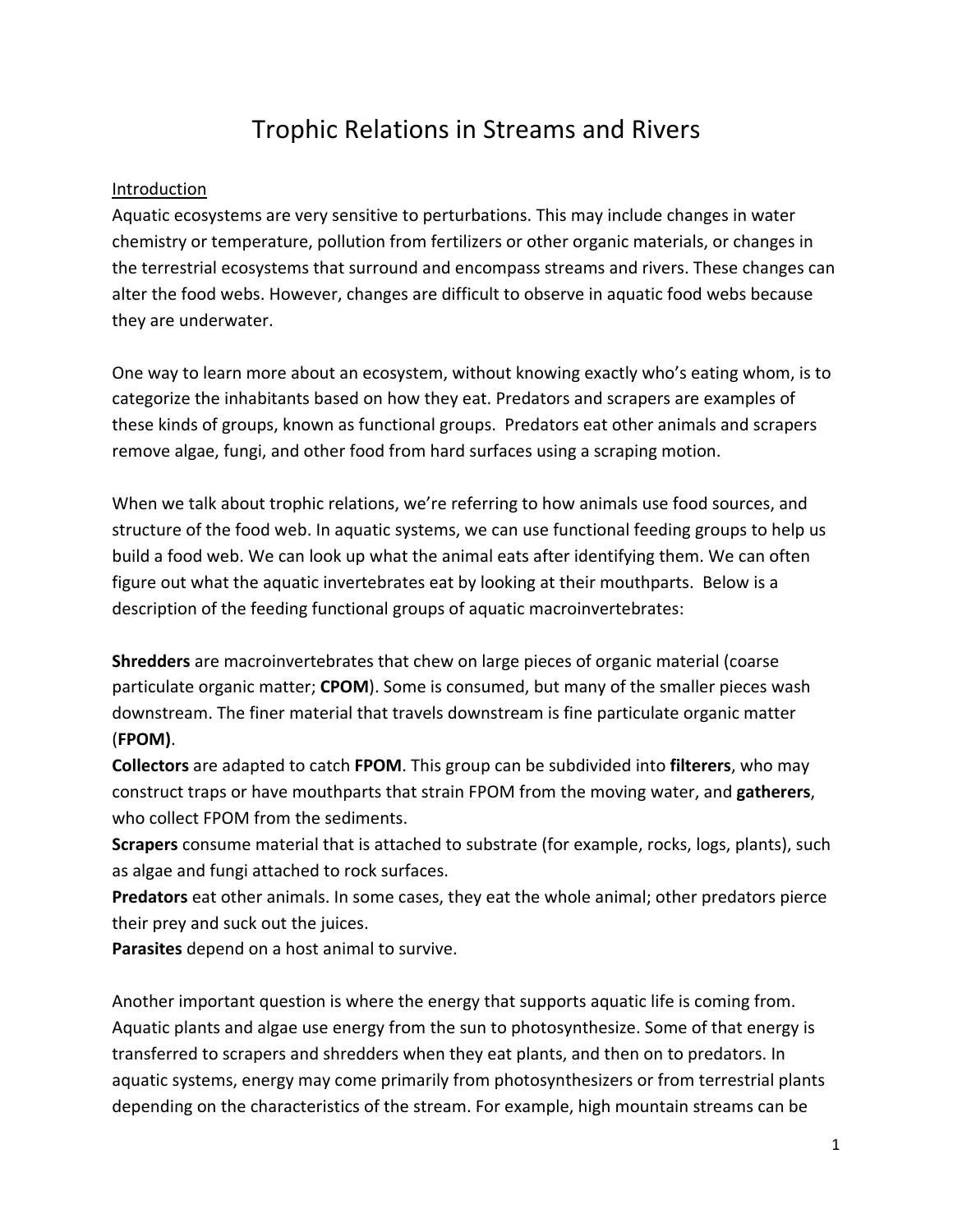covered with bushes that let little light into the stream. The invertebrates in these streams get most of their energy from the leaves that fall in from the bushes. We would expect to see a lot of shredders in these streams. Streams that rely on terrestrial organic matter are called **allochthonous**, meaning energy comes from an external source (allo = other). On the other hand, a mountain stream with few bushes would have a lot of algae growing on the rocks and logs in the water. We would expect to see a lot of scraping invertebrates in these streams. These types of streams are called **autochthonous**, because photosynthesis within the stream provides energy to maintain the system (auto = self). The organic material attached to submerged structures (rock, sticks, underwater plants) is collectively known as **periphyton** or **biofilm** and is mainly composed of algae, fungi, bacteria, and organic matter.

#### Methods

Collect aquatic macroinvertebrates using one of the methods described in [\(see our Sampling](http://wyostreammacroinvertebrates.com/teacher-resources/lesson-plans/)  [Aquatic](http://wyostreammacroinvertebrates.com/teacher-resources/lesson-plans/) Inverts Lesson) While at your field site, make some observations about the stream size, flow, clarity of the water, presence or absence of periphyton, etc. Based on your observations, hypothesize as to whether this stream is allochthonous or autochthonous, and which functional feeding groups you expect to be represented in the macroinvertebrate fauna. Identify specimens to family using Wyoming's Stream Macroinvertebrates, and record functional feeding group for each family found. Also record the number of individuals found in each family. With this information, you will also be able to calculate Hilsenhoff's Biotic Index with your data [\(see our Sampling Aquatic](http://wyostreammacroinvertebrates.com/teacher-resources/lesson-plans/) Inverts Lesson Plan) Make a tally of the number of individuals of each functional group. You will need the total

number of individuals in each category to calculate ratios of invertebrate groups.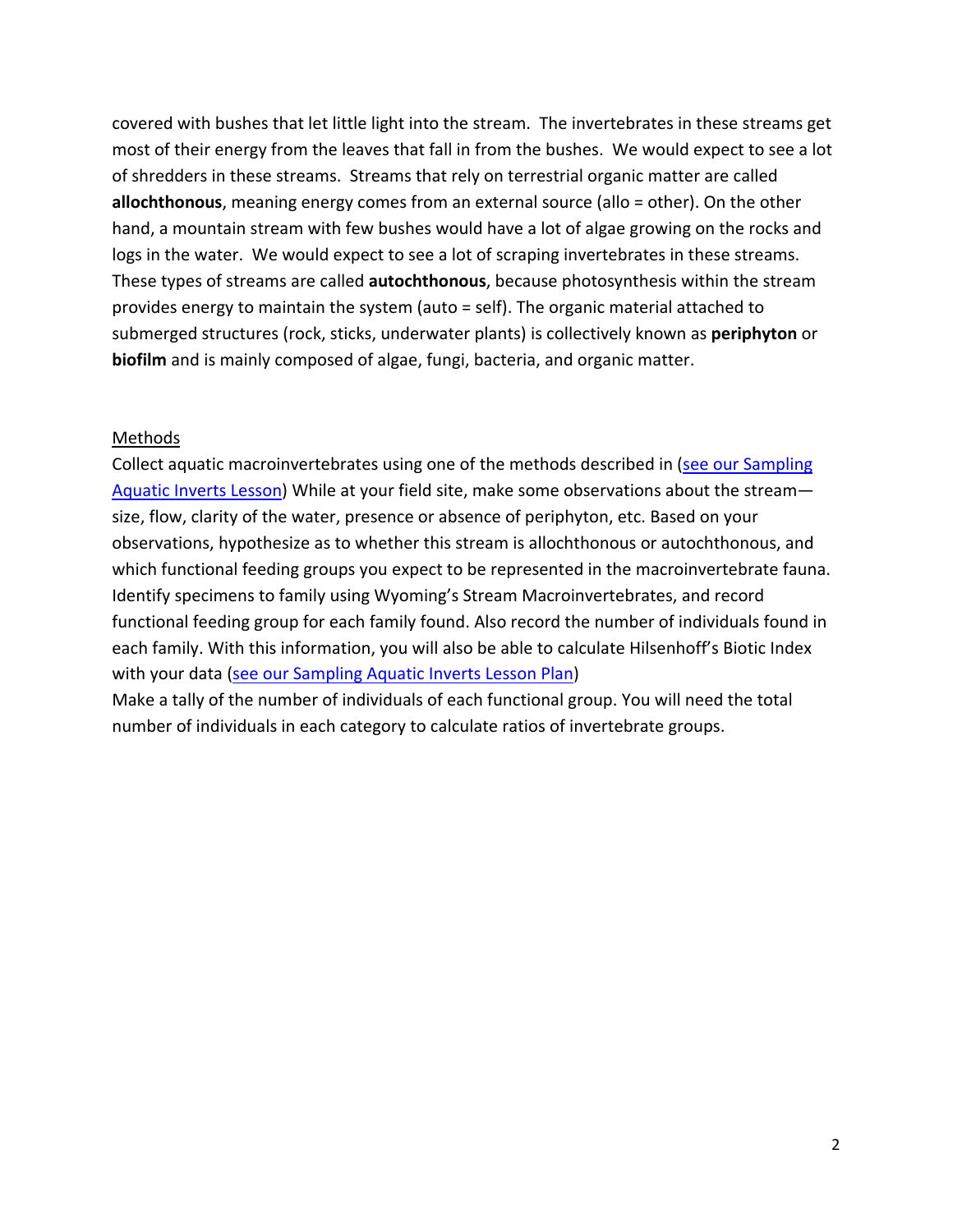## **Macroinvertebrate Functional Feeding Groups Data Sheet**

|           |                    |               | Date_         |                |  |
|-----------|--------------------|---------------|---------------|----------------|--|
|           | Substrate: Bedrock | Coarse gravel | Fine sediment | Organic litter |  |
|           |                    |               |               |                |  |
| Tally     |                    |               |               |                |  |
| Shredders |                    |               | Collectors    |                |  |
|           |                    |               |               |                |  |
|           |                    |               |               |                |  |
|           |                    |               |               |                |  |
|           |                    |               |               |                |  |
|           |                    |               |               |                |  |
|           |                    |               |               |                |  |
| $Total =$ |                    |               | $Total =$     |                |  |
| Scrapers  |                    |               | Predators     |                |  |
|           |                    |               |               |                |  |
|           |                    |               |               |                |  |
|           |                    |               |               |                |  |
|           |                    |               |               |                |  |
|           |                    |               |               |                |  |
|           |                    |               |               |                |  |
|           |                    |               |               |                |  |
| $Total =$ |                    |               | $Total =$     |                |  |

### Ratios to calculate

 $Scrapers/(shredders + collections) \label{eq:scrapers} \underline{\hspace{2cm}}$ 

Shredders/collectors\_\_\_\_\_\_\_\_\_\_\_\_\_\_\_\_\_\_\_\_\_\_\_\_\_\_\_\_\_\_\_\_\_\_\_

Predators/all other groups\_\_\_\_\_\_\_\_\_\_\_\_\_\_\_\_\_\_\_\_\_\_\_\_\_\_\_\_\_\_\_\_\_\_\_\_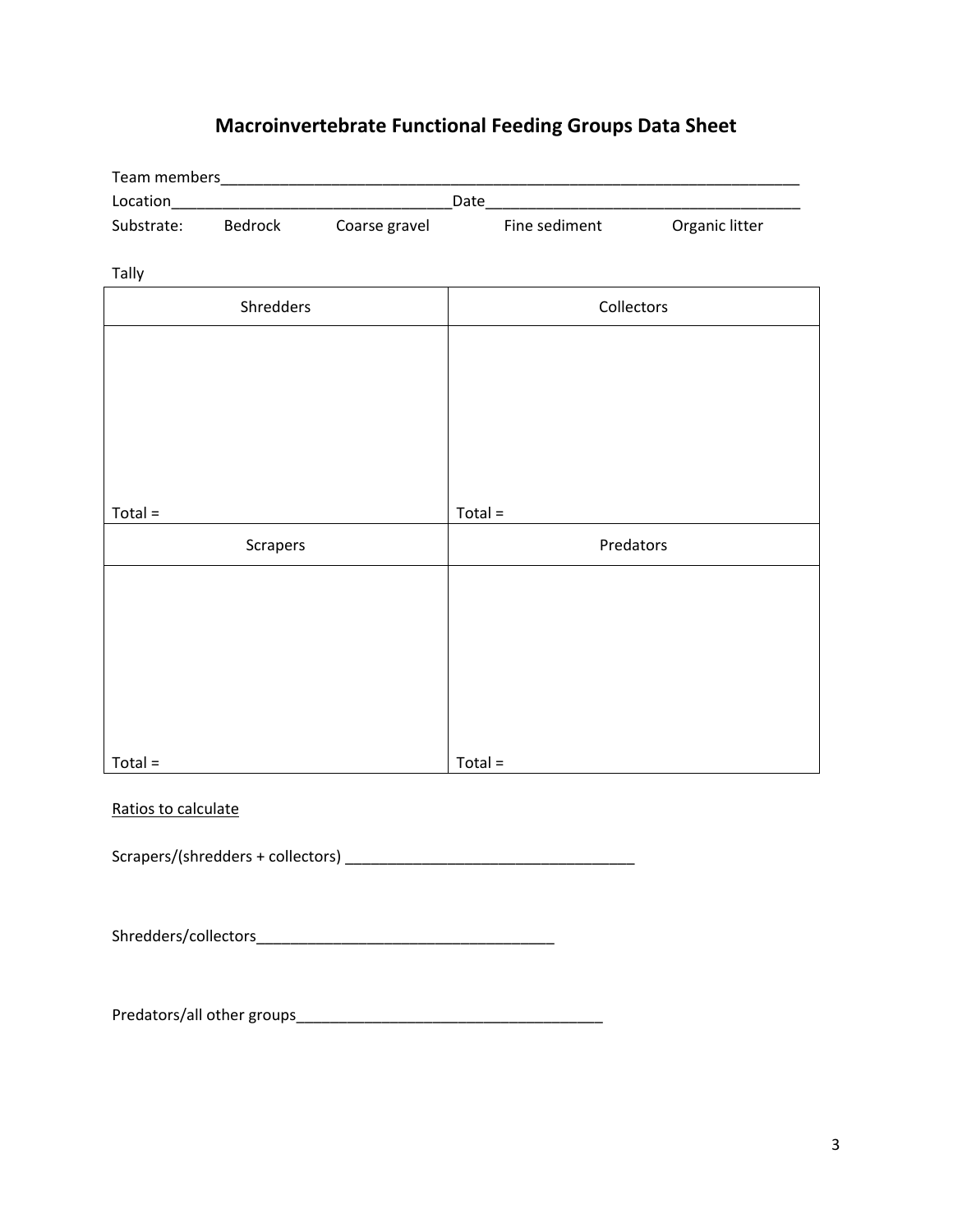| <b>Interpreting your results</b><br>1. At this site, scrapers/(shredders + collectors) = ___________________________ |  |  |  |  |  |
|----------------------------------------------------------------------------------------------------------------------|--|--|--|--|--|
| This ratio is an indicator of the relative abundance of periphyton present in the stream, compared to                |  |  |  |  |  |
| CPOM and FPOM.                                                                                                       |  |  |  |  |  |
| What is the main food source at this site, algae in the stream or leaves from the surrounding terrestrial            |  |  |  |  |  |
|                                                                                                                      |  |  |  |  |  |
| What is the primary food source for the macroinvertebrates living here?                                              |  |  |  |  |  |
|                                                                                                                      |  |  |  |  |  |
| 2. The upper reaches of a creek typically have a high proportion of CPOM compared to lower                           |  |  |  |  |  |
|                                                                                                                      |  |  |  |  |  |
| Which functional feeding group would you expect to be most abundant in the upper reaches of a                        |  |  |  |  |  |
|                                                                                                                      |  |  |  |  |  |
| The ratio of shredders to collectors will indicate the relative amount of CPOM to FPOM. The ratio at this            |  |  |  |  |  |
| site is __________________________. Do you expect the ratio to be higher or lower downstream from this               |  |  |  |  |  |
|                                                                                                                      |  |  |  |  |  |
|                                                                                                                      |  |  |  |  |  |

3. What is the ratio of predators to all other functional groups?

\_\_\_\_\_\_\_\_\_\_\_\_\_\_\_\_\_\_\_\_\_\_\_\_\_\_\_\_\_\_\_\_\_\_\_\_\_

\_\_\_\_\_\_\_\_\_\_\_\_\_\_\_\_\_\_\_\_\_\_\_\_\_\_\_\_\_\_\_\_\_\_\_\_\_\_\_\_\_\_\_\_\_\_\_\_\_\_\_\_\_\_\_

| Would you expect that ratio to change as you move up or downstream?         |  |  |  |  |  |  |
|-----------------------------------------------------------------------------|--|--|--|--|--|--|
| How would you expect it to change?                                          |  |  |  |  |  |  |
| A normal predator to prey ratio is <0.15. Is the ratio normal at this site? |  |  |  |  |  |  |
|                                                                             |  |  |  |  |  |  |

4. What is the most common scrapper at this site? \_\_\_\_\_\_\_\_\_\_\_\_\_\_\_\_\_\_\_\_\_\_\_\_\_\_\_\_\_\_\_\_\_\_\_\_\_\_\_ What is the most common collector? \_\_\_\_\_\_\_\_\_\_\_\_\_\_\_\_\_\_\_\_\_\_\_\_\_\_\_\_\_\_\_\_\_\_\_\_\_\_\_\_\_\_\_\_\_\_\_\_\_\_\_\_ What is the most common shredder?

Do you expect the species to change if you move to another site? \_\_\_\_\_\_\_\_\_\_\_\_\_\_\_\_\_\_\_\_\_\_\_\_\_\_\_\_\_

5. Based on your assessment of the macroinvertebrates, draw the trophic relations in your stream.